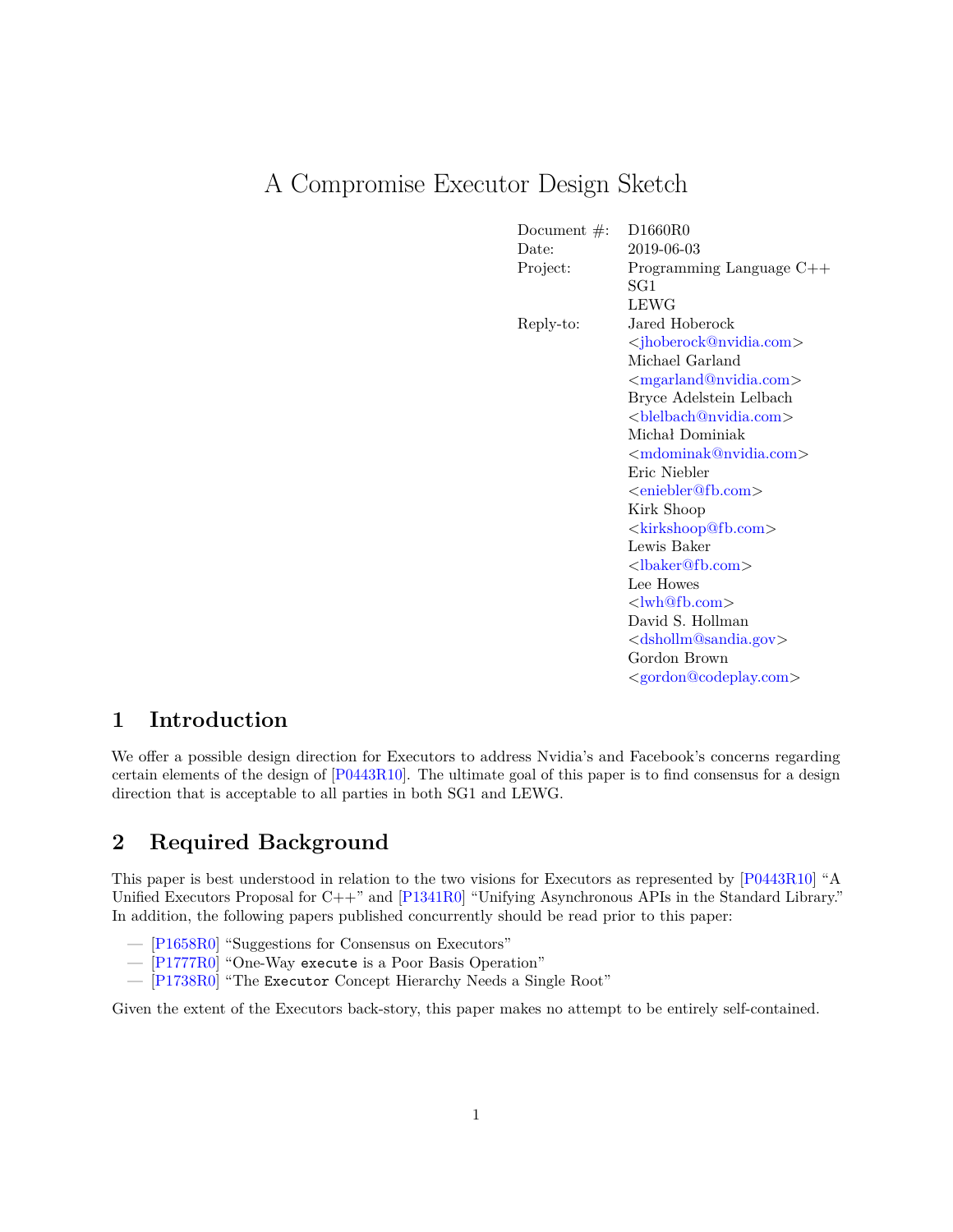### **3 Proposal Summary**

We address the concerns raised in [\[P1777R0\]](#page-16-3) "One-Way execute is a Poor Basis Operation," and [\[P1738R0\]](#page-16-4) "The Executor Concept Hierarchy Needs a Single Root," by adopting Nvidia's [\[P1658R0\]](#page-16-2) "Suggestions for Consensus on Executors" with an augmented eager one-way execute function that makes it workable as a low-level primitive for Sender/Receiver.

We reaffirm Nvidia's position (slightly modified):

We propose a compromise between competing requirements on executors by eliminating interface-changing properties, establishing a single Executor concept, and re-specifying oneway execute to permit Senders and Receivers to be layered on top. Proposed changes to [\[P0443R10\]](#page-16-0):

- Eliminate interface-changing properties oneway and bulk\_oneway.
- Introduce an Executor concept based on a member function named execute that eagerly submits a function for execution on an execution agent created for it by the executor.
- Eliminate OneWayExecutor and BulkOneWayExecutor concepts.
- Introduce a customizable bulk execution API whose specific shape is left as future work.
- Introduce a Scheduler concept based on a function named schedule that lazily creates a Sender of a scheduler.
- Introduce Senders, Receivers, and related operations with additions described below.

## **4 Before and After**

Before we get into the meat of the proposal, we present some before-and-after tables for comparison of how executor definition and use would look in some common scenarios.

#### **4.1 One-way execution**

| Before: P0443R10                                                                                                                                                       | After: Proposed                                                       |
|------------------------------------------------------------------------------------------------------------------------------------------------------------------------|-----------------------------------------------------------------------|
| $\frac{1}{2}$ compiles only if<br>$\frac{1}{2}$ can_require_concept_v <e, oneway_t=""><br/>std::require_concept(<br/>ex, std::execution::oneway)<br/>.execute(f);</e,> | // always compiles if ex is an Executor:<br>std::tbd::execute(ex, f); |
|                                                                                                                                                                        |                                                                       |

#### **4.2 One-Way Bulk Execution**

| <b>Before: P0443R10</b>                                                                                                        | After: Proposed (hypothesized)          |
|--------------------------------------------------------------------------------------------------------------------------------|-----------------------------------------|
|                                                                                                                                |                                         |
| $\frac{1}{2}$ compiles only if<br>// can_require_concept_v <e, bulk_oneway_t="">std::tbd::bulk_execute(ex, f, shape, sf);</e,> | // always compiles if ex is an Executor |
| std::require_concept(                                                                                                          |                                         |
| ex, std::execution::bulk_oneway)<br>$.bulk$ execute $(f, shape, sf);$                                                          |                                         |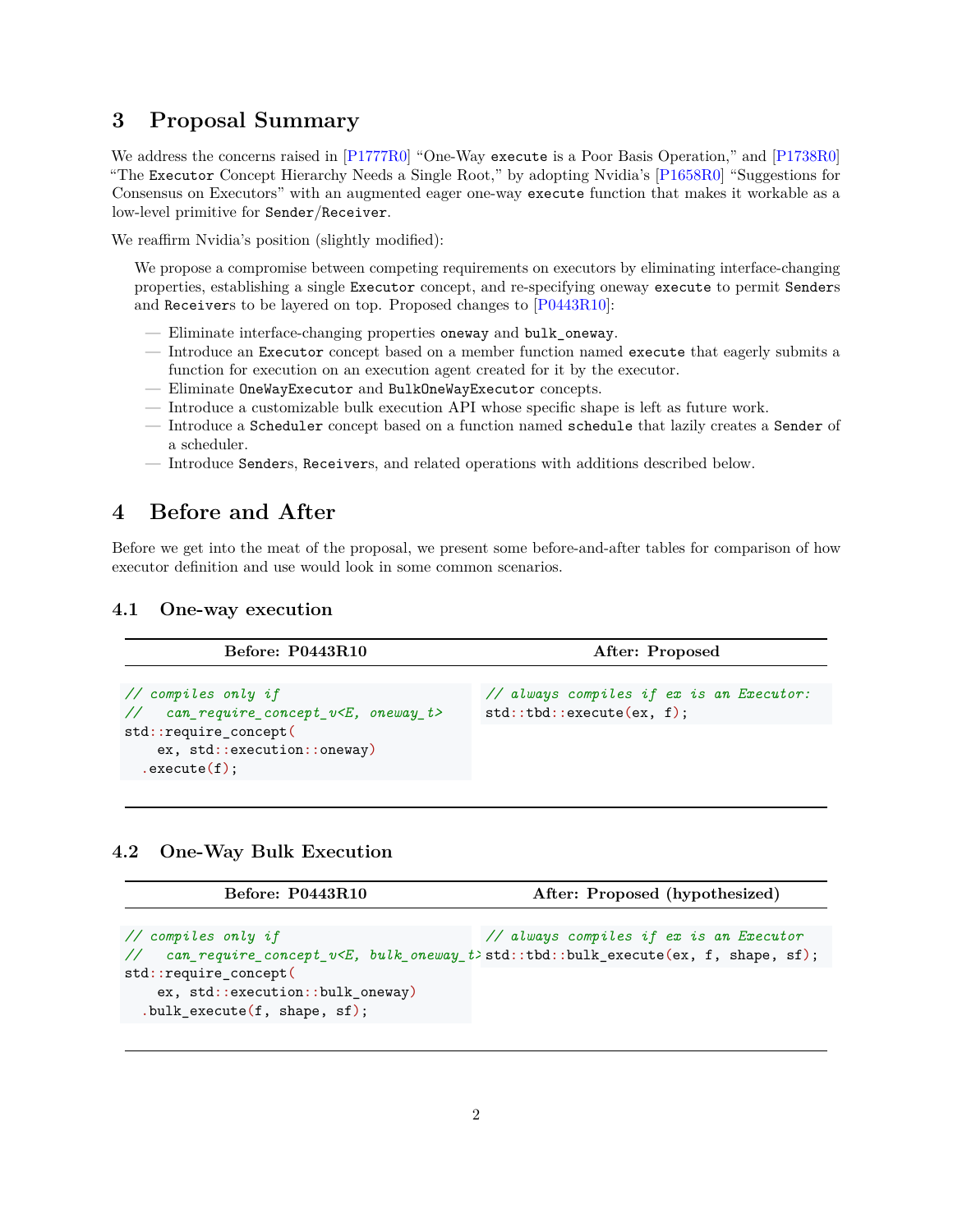**4.3 Authoring bulk executors**

```
Before: P0443R10 After: Proposed
```

```
struct simplest_bulk_executor {
  auto operator \leq \geq \ldots const = default;
 template<Invocable SF,
    class S = invoke_result_t<SF&>,
    Invocable<size_t, decay_t<S>&> Op>
 void bulk_execute(
      Op op, size_t n, SF sf) const {
    auto shared = sf();
    for(size t i = 0; i < n; ++i)
      op(i, shared);
  }
};
                                               struct simplest_bulk_executor {
                                                 auto operator \leq \geq \ldots const = default;
                                                 template<Invocable F>
                                                 void execute(F f) const {
                                                   std::tbd::invoke_callback(f);
                                                 }
                                                 // All executors are "bulk" by definition.
                                               };
```
### **5 Suggestions for Executors**

#### **5.1 One Executor concept**

Pursuant to the arguments in [\[P1738R0\]](#page-16-4) and [\[P1658R0\]](#page-16-2) ("Suggestions for Executors") in support of a single Executor concept to serve as the root of a hierarchy, we propose that an Executor should be a CopyConstructible and EqualityComparable type that provides a function named execute that eagerly submits work on a single execution agent created for it by the executor.

```
// An Executor is something with an .execute()
// member function that takes a nullary callable.
template<class Ex, class C = \text{void}(\ast)( )concept Executor =
  Invocable<C> &&
  CopyConstructible<remove_cvref_t<Ex>> &&
  EqualityComparable<remove_cvref_t<Ex>> &&
  requires (Ex&& ex, C&& c) {
    ((Ex&&) ex).execute((C&&) c);
  };
```
#### **5.2 Generalize one-way execute**

[\[P1777R0\]](#page-16-3) points out particular shortcomings of one-way execute that prevent a truly generic Sender/Receiver design from being layered on top; especially,

- There is no well-defined in-band (i.e., not unspecified) channel for errors that happen either during task submission or after submission but before task execution (say, a time-out for a time-bounded executor), and
- There is no channel, apart from task destruction, whereby an executor can notify a submitted task that it will not be executed (say, if someone requested cancellation).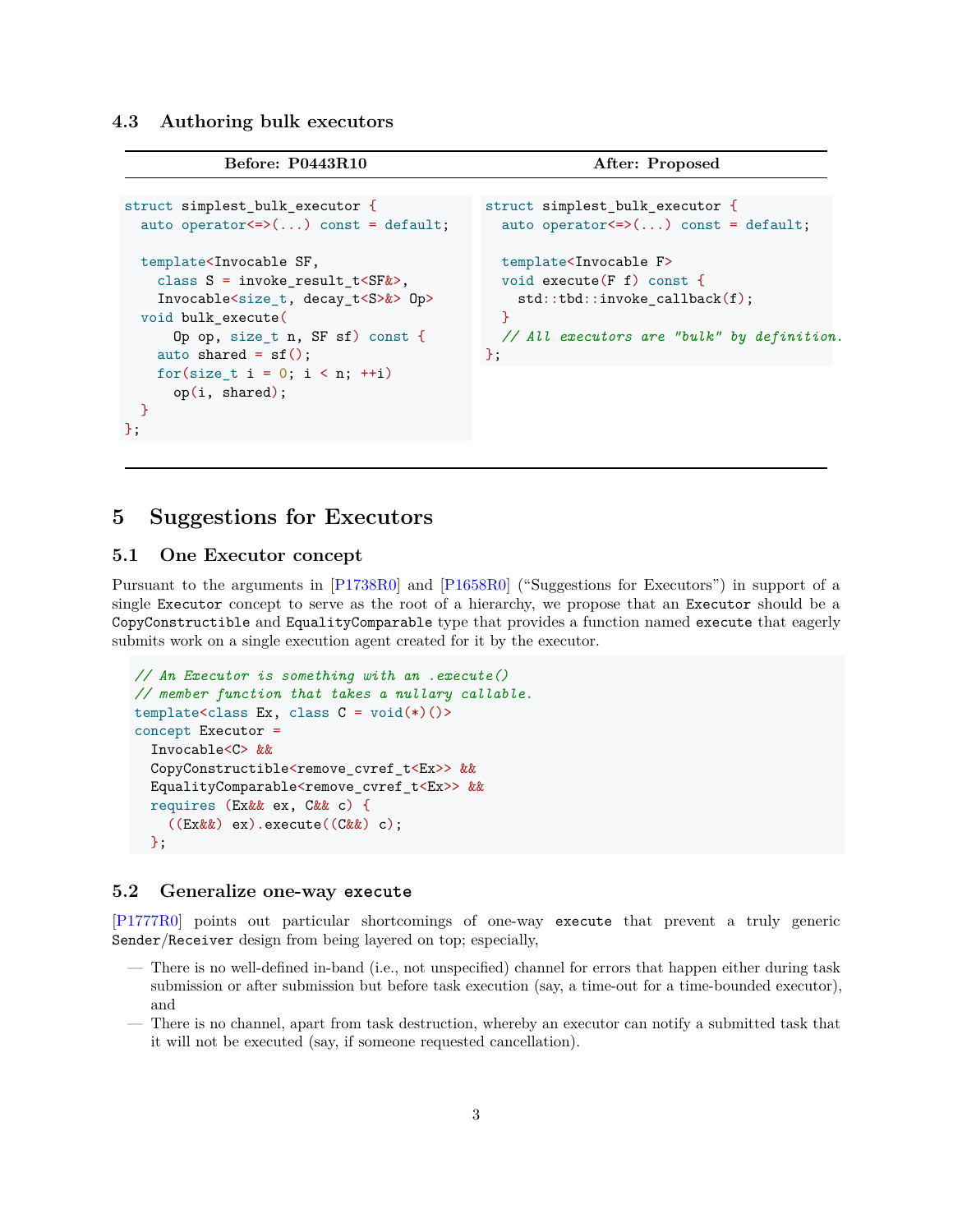To address these shortcomings, we propose a refinement of the Invocable concept, tentatively named Callback, that in addition to being invocable also has .error(E) and .done() members. Callback takes the place of  $[P1341R0]'$  $[P1341R0]'$ 's Receiver. Subsumption of Invocable makes it possible to continue defining one-way execute in terms of nullary Invocables as in P0443, with additional guarantees if the Invocable models Callback.

```
The Callback concept is as follows:
```

```
// A CallbackSignal is something with .done() and
// .error() member functions.
template<class T, class E = exception_ptr>
concept CallbackSignal =
  requires (T&& t, E&& e) {
   { ((T&&) t).done() } noexcept;
    { ((T&&) t).error(((E&&) e)) } noexcept;
 };
// A Callback is an Invocable that is also a
// CallbackSignal.
template<class T, class... An>
concept Callback =
  Invocable<T, An...> &&
 CallbackSignal<T>;
  // axiom: if invoking T exits by throwing an exception, it is well-defined to
 // call .error(E)
```
The CallbackSignal concept permits an algorithm author to write constraints when error types other than std::exception\_ptr are used. For example:

```
template <Callback<int> C>
 requires CallbackSignal<C, std::error_code> // Note extra constraint!
void frobozzle(C&& c, std::error_code ec) try {
  if (!ec)
    c(42);
  else
    c.error(ec); // OK, we required this expression to be valid.
} catch (...) {
  c.error(std::current_exception());
}
```
Given Callback, the semantic constraints on an executor's . execute () member are as follows:

- .execute(fun) is required to eagerly submit fun for execution on an EA that it creates for it. Let FUN be fun or an object created by copy or move construction from fun. If the type of fun models Callback then the executor guarantees that exactly one of the following is called at some point prior to the destruction of fun and all objects copy or move constructed from fun: FUN(), FUN.done(), or FUN.error(E), where E is as described below. [ *Note:* An executor has wide discretion when deciding which function to call. — *end note* ]
	- If FUN's error member function is called in response to a submission error, scheduling error, or other internal executor error, let E be an expression that refers to that error if FUN.error(E) is well-formed. Otherwise, let E be an exception\_ptr that refers to that error. [ *Note:* E could be the result of calling current\_exception or make\_exception\_ptr — *end note* ] The executor calls FUN.error(E) on an unspecified weakly-parallel EA ([ *Note:* An invocation of Callback's error member is required to be noexcept — *end note* ]), and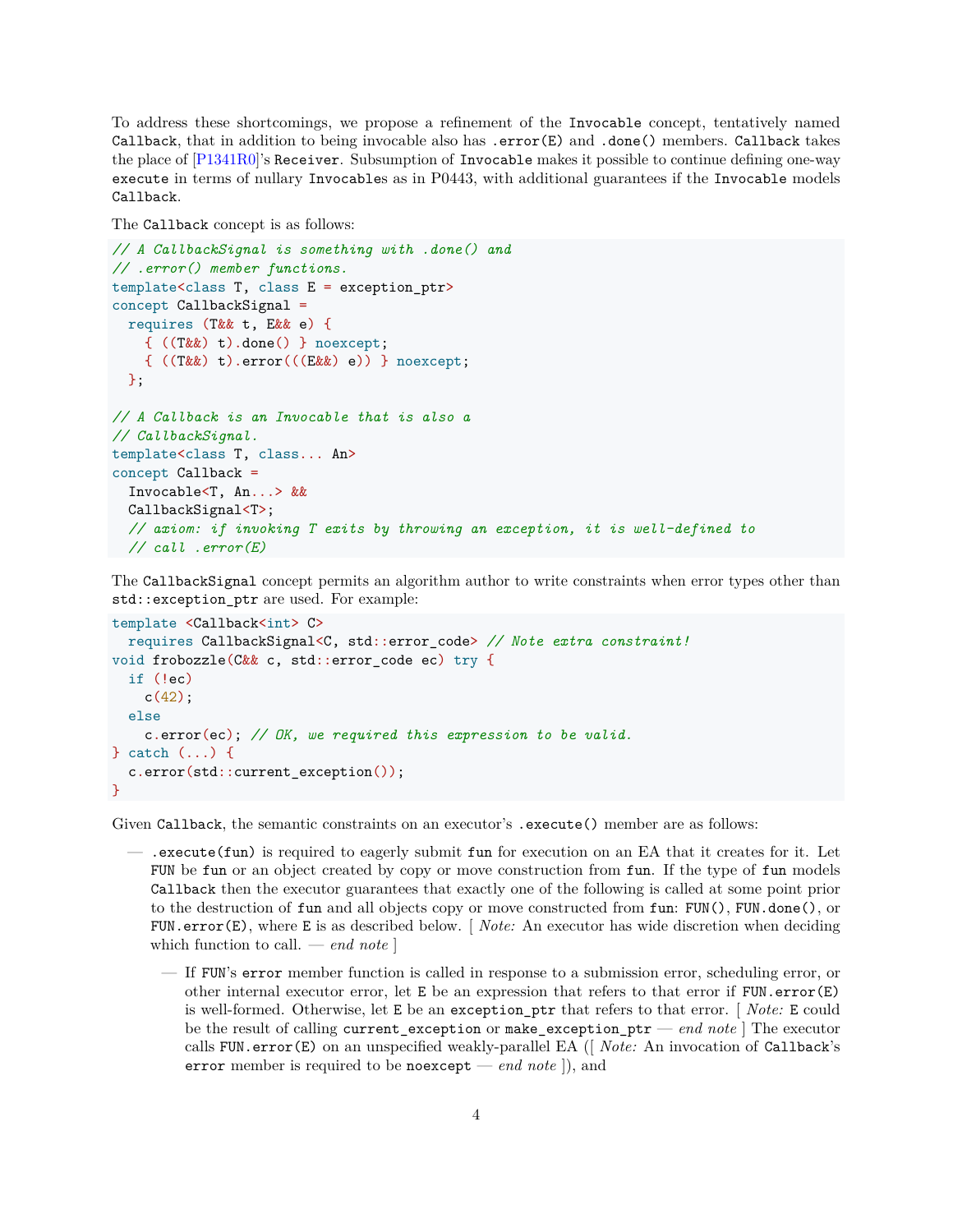- If FUN's error member function is called in response to an exception that propagates out of the invocation of FUN, let E be make\_exception\_ptr(callback\_invocation\_error{}) invoked from within a catch clause that has caught the exception. The executor calls  $FUN.error(E)$  on an unspecified weakly-parallel EA, and
- A call to FUN.done() is made on an unspecified weakly-parallel EA ([ *Note:* An invocation of a Callback's done member is required to be no except — *end note* ]).
- If the type of fun does *not* model Callback, errors are handled in an implementation-defined way.

Enforcing these semantics is aided by defining a std::tbd::invoke\_callback algorithm (defined in terms of a simpler std::tbd::try\_invoke\_callback algorithm) that takes an Invocable and invokes it, funneling errors appropriately:

```
// This definition lives in the stdlib somewhere:
// runtime_error const __invocation_error {"callback invocation error"};
extern runtime_error const __invocation_error; // exposition only
struct callback_invocation_error : runtime_error, nested_exception {
  callback_invocation_error() noexcept
    : runtime_error(__invocation_error), nested_exception() {}
};
template<CallbackSignal S, class... Args, Invocable<Args...> C>
void std::tbd::try_invoke_callback(S&& s, C&& c, Args&&... args) noexcept
   Effects: Equivalent to:
     try {
       invoke((C&&) c, (Args&&) args...);
```

```
} catch (...) {
       ((S&&) s).error(make_exception_ptr(callback_invocation_error{}));
     }
template<class... Args, Invocable<Args...> C>
void std::tbd::invoke callback(C&& fun, Args&&... args) noexcept(see below);
```
*Remarks:* The expression in the noexcept clause is equivalent to

is\_nothrow\_invocable\_v<C> || CallbackSignal<C>

*Effects:* Equivalent to

```
if constexpr (CallbackSignal<C>)
  try_invoke_callback((C&&) c, (C&&) c, (Args&&) args...);
else
  invoke((C&&) c, (Args&&) args...);
```
With the above definition of Executor and std::tbd::invoke\_callback, the inline\_executor becomes the trivial:

```
struct inline_executor {
  auto operator<=>(inline_executor) const = default;
```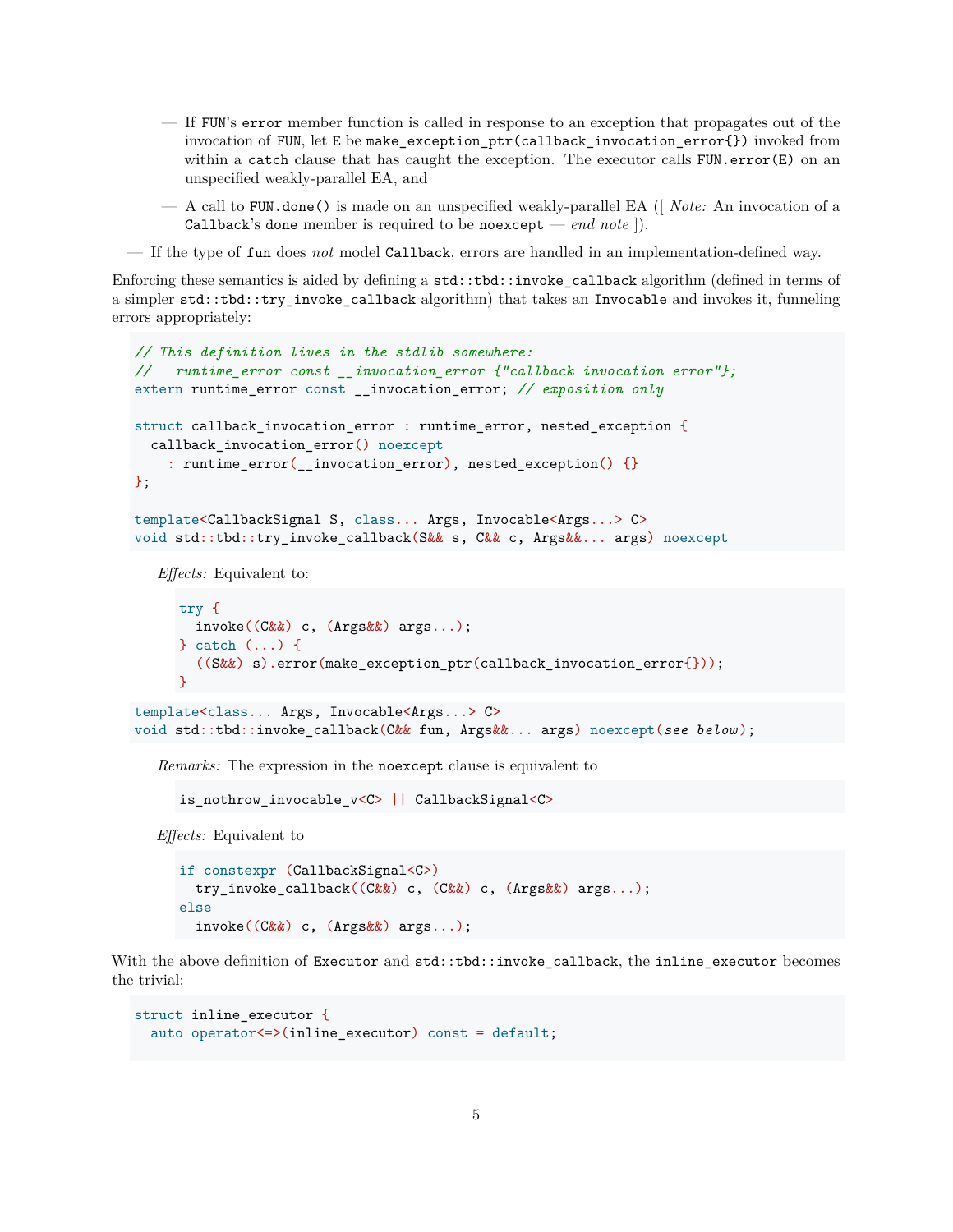```
template<Invocable C>
  void execute(C&& c) {
    std::tbd::invoke callback(forward<C>(c));
  }
};
```
#### **5.3 Reexpress bulk\_execute as an algorithm**

[ Editor's note: This section is highly speculative. ]

In this scheme, all Executors would be required to provide the execute member function. As proposed by P1658:

[...] in order to retain the functionality offered by the bulk oneway property, we propose to introduce a customization point object named bulk\_execute callable with any Executor to create bulk execution.

At present, we can imagine several possible shapes for such an API for bulk execution, and we may decide to standardize one or more of them. In particular, we could ship customizable versions of the following algorithms:

- A bulk execution algorithm with the same shape and semantics as bulk\_execute in P0443; that is, it takes an executor, an iteration function, a loop induction variable, and a state factory, and eagerly launches execution agents in bulk.
- A eager bulk execution algorithm like the previous, but that additionally takes a Callback that can receive the final value of the state variable and that can receive an error or done signal.
- A *lazy* bulk execution algorithm that does not take a Callback but that returns a Sender of either void or of the final value of the state variable.
- A lazy bulk execution algorithm that returns an asynchronous range of Senders, each Sender representing a chunk of work to which additional work may be chained.

Whichever bulk execution algorithm(s) we choose to standardize, they will all have the property that they accept any type that models the Executor concept; that is, they will have a fallback implementation that uses the one-way execute API.

General, efficient, and customizable interfaces for bulk execution in both lazy and eager forms are prerequisites for merging P0443 into the working paper. Their exact specifications are left as future work pending the approval of this design direction.

### **6 Suggestions for Senders and Receivers**

As summarized in Nvidia's P1658, an Executor as understood above is a factory for execution agents. However, an Executor from P1341R0 is a factory for execution agent *factories*. This difference in kind is why we recommend having separate concepts. In this proposed design, we demonstrate a way in which both P0443's Executor and P1341's Executor, renamed Scheduler, can coexist and interoperate seamlessly.

#### **6.1 One-way Executors are a kind of Sender**

Once we have augmented the one-way execute algorithm as described to give clients a way to specify a channel for error and cancellation signals, it becomes possible to define Sender's submit operation such that one-way Executors satisfy the Sender concept. We do that by defining std::tbd::submit as a customization point as defined below:

```
template<class T, class C>
concept _SenderTo = // exposition only
```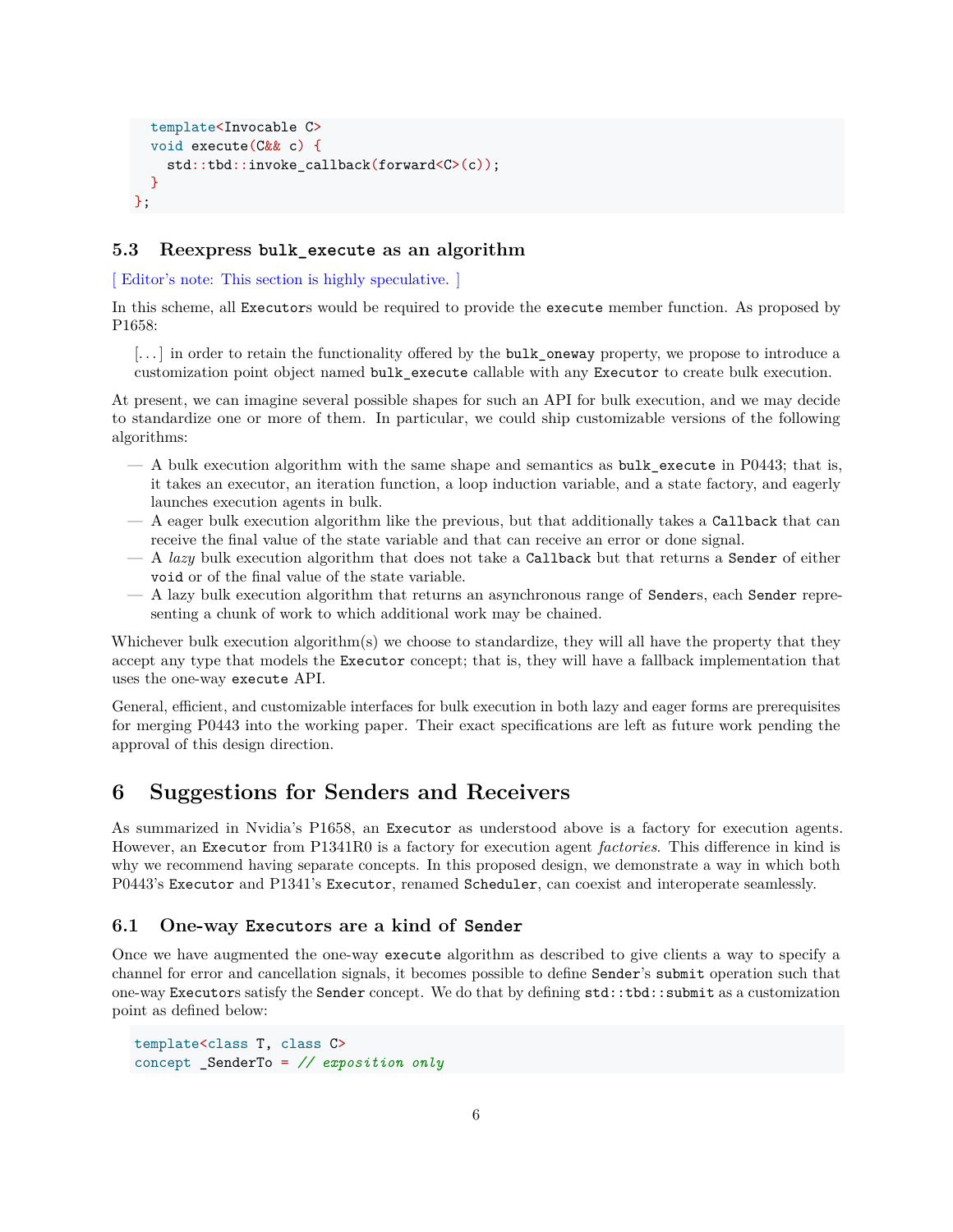```
requires (T&& t, C&& c) { {((T\&&t) t).submit((C&&) c)} noexcept; } ||
requires (T&& t, C& c) { ((T&&) t).submit(c);};
```

```
template<class S, CallbackSignal C>
void std::tbd::submit(S&& s, C&& c) noexcept requires see below ;
```
Submit a Sender of unknown type and a Callback of unknown type.

*Remarks:* The expression in the requires clause is equivalent to: \_SenderTo<S, C>.

*Effects:* If noexcept(((S&&) s).submit((C&&) c) is true or if the current EA doesn't support exceptions, equivalent to:  $((S \& k) s)$ . submit $((C \& k) c)$ ; otherwise,

try\_invoke\_callback((C&&) c, [&]{((S&&) s).submit(c);});

```
template<Callback C, Executor<C> E>
```
void std::tbd::submit(E&& e, C&& c) noexcept requires *see below* ;

Submit a nullary Callback with a one-way Executor.

*Remarks:* The expression in the requires clause is equivalent to: (!\_SenderTo<E, C>).

*Effects:* Equivalent to: ((E&&) e).execute((C&&) c);.

```
template<class E, Callback<E> C>
void std::tbd::submit(E&& e, C&& c) noexcept requires see below ;
```
Submit a Callback that expects an executor with a one-way Executor.

*Remarks:* The expression in the requires clause is equivalent to: (!\_SenderTo<E, C>) && Executor<E, with-subex>, where with-subex is the type of the variable c2 in the *Effects:* clause below.

*Effects:* Equivalent to

```
auto c2 = \text{composite\_callback}((C\&\&) c, [-]\{ \text{return } e; \});((Ex&) e).execute(move(c2));
```
With the above definition of submit, one-way Executors become full-fledged Senders that can participate in any Sender combinator library.

#### **6.2 One-way Executors are a kind of Scheduler**

Once we have defined submit such that Executor satisfy the Sender concept, we can take the additional step of defining schedule such that Executors also satisfy the Scheduler concept. Recall that an Executor is an EA factory, and that a Scheduler is an EA factory factory. We can make an Executor an EA factory factory by defining an overload of schedule that takes an Executor and returns the Executor unmodified. (schedule is required to return a Sender, but we just defined submit such that Executors *are* Senders.)

The schedule customization point is defined as follows:

```
template<class S>
auto std::tbd::schedule(S&& s) noexcept requires(see below);
```
*Remarks:* Returns a Sender of a sub-scheduler with the following properties:

- It may be submit'ed at most once with a Callback that expects a Scheduler.
- On success, the Callback shall be called on an EA created for it by S.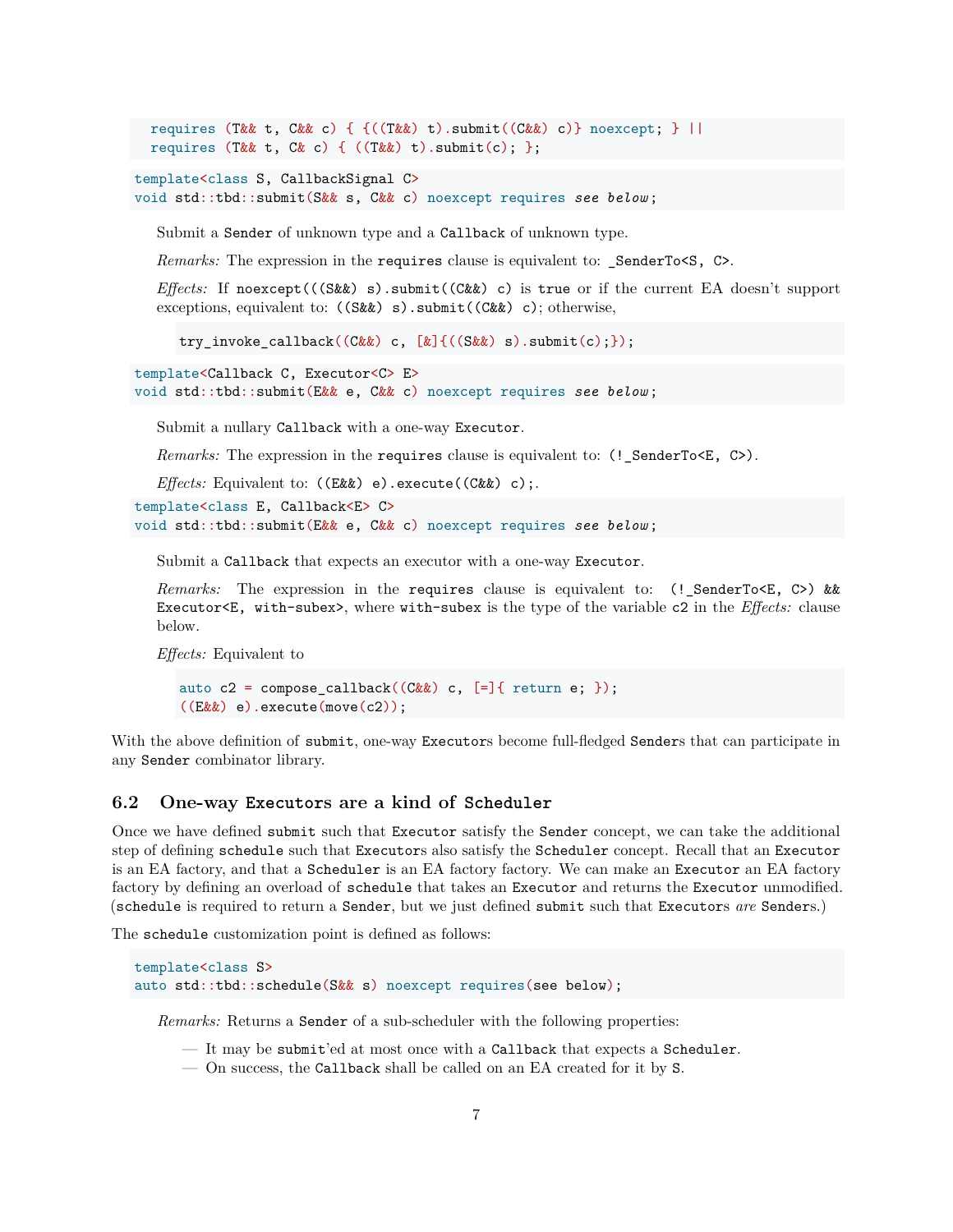- On success, the Callback will be called with a Scheduler denoting the EA on which the Callback is executing.
- If an error happens while enqueuing the Callback, or if an exception propagates out of the Callback, the Callback's .error() member will be called with the error on an unspecified weakly-parallel EA, or std::terminate() will be called.
- If the Callback is unstaged without execution, the Callback's .done() member will be called on an unspecified weakly-parallel EA.

*Remarks:* The expression in the requires clause is equivalent to:  $((S\&&))$ . schedule().

*Effects:* Equivalent to: return ((S&&) s).schedule();.

```
template<Executor E>
auto std::tbd::schedule(E&& e) noexcept(see below);
```
*Remarks:* The expression in the noexcept is equivalent to

is\_nothrow\_constructible\_v<remove\_cvref\_t<E>, E>

*Effects:* Equivalent to: return e;

With the above definition, generic code can treat Executors as if they were Schedulers. This is easy to see: for a given object of type T, one can construct the corresponding factory-of-T that always returns the object you started with. In other words, there is a trivial isomorphism mapping T's into factories-of-T.

#### **6.3 Factor submit into a composition of more basic operations**

Nvidia's P1658 observes that Sender's submit operation conflates two separate responsibilities: (1) connecting a Sender to a Receiver (aka, Callback), and (2) submitting the resulting async operation for execution. The former could be an expensive operation that some users may want to decouple from the operation's launch.

Also, every asynchronous operation invariably has some *state* associated with it. Separating submit into two operations gives us a chance to externalize this state. That is of critical importance when awaiting a Sender in a coroutine: the ideal place for the operation's state is on the coroutine frame, where the state would not incur an extra allocation.

A future paper will propose refactoring the Sender's submit operation into a connect operation that joins a Sender with a Callback and returns a nullary Invocable which, when invoked, launches the operation. The connect primitive looks roughly as follows:

```
template<class S, class C>
concept _SenderTo =
  CallbackSignal<C> &&
  requires (S&& s, C&& c) {
    \{ ((S\&amp); s) . \text{connect}((C\&amp); c) \} \rightarrow \text{Invocable};};
// Connect a Sender to a Callback and return the async operation's state:
template<class S, class C>
auto std::tbd::connect(S&& s, C&& c) requires _SenderTo<S, C>;
```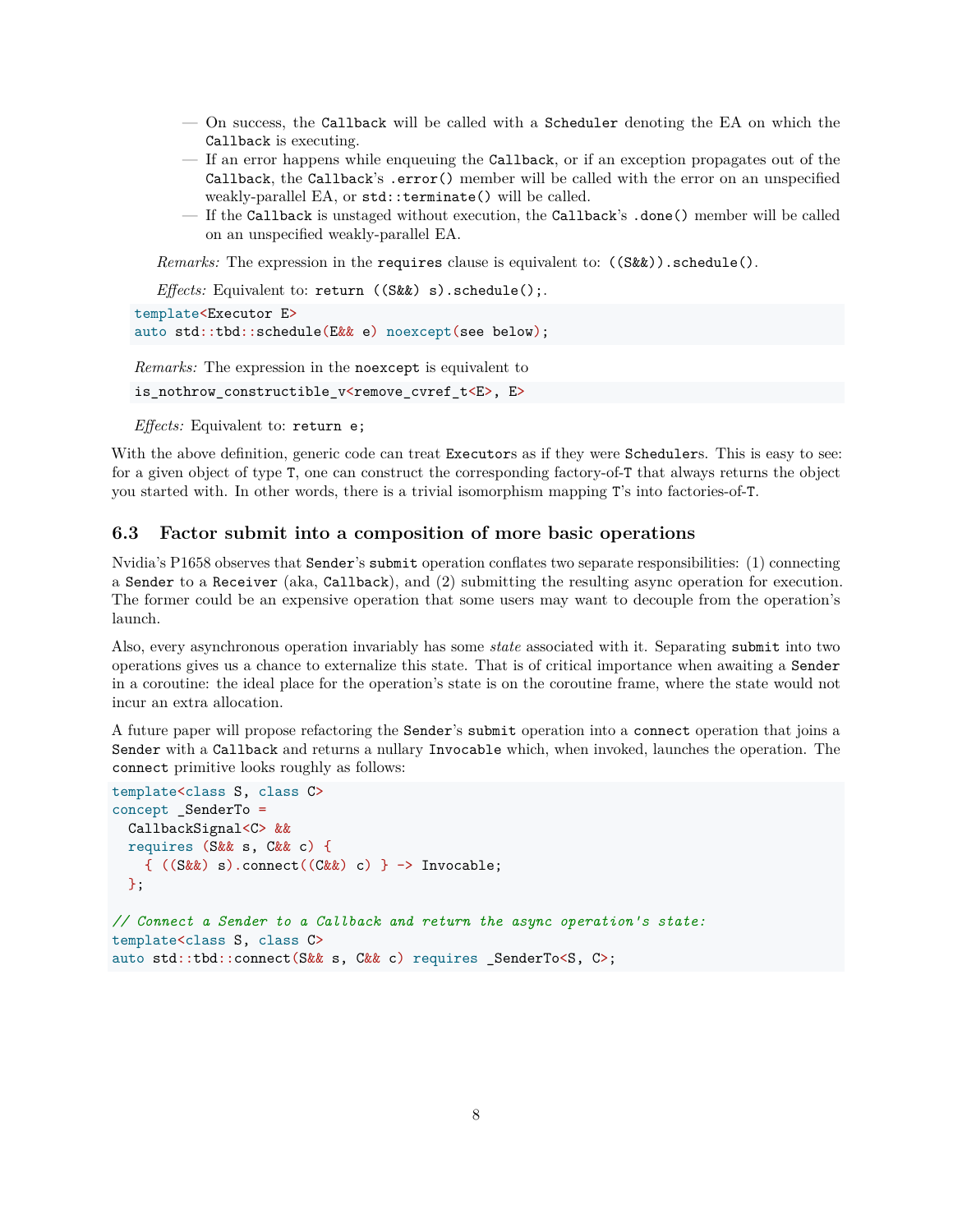### **6.4 Other considerations**

#### **6.4.1 Polymorphic Executor Wrapper**

We note that removing interface-changing properties necessitates changes to the polymorphic executor wrapper. We do not propose any suggested replacement at this time. The re-specification of the polymorphic wrapper is left as future work.

#### **6.4.2 Scheduler and Sender in P0443**

We observe that the Scheduler and Sender parts of this design sketch are separable from the Executor and Callback parts. We may choose to amend P0443 with Executor and Callback, and propose Scheduler and Sender in a separate paper. Alternatively, we could move it all forward together.

We look for guidance from SG1 and LEWG as to how to proceed.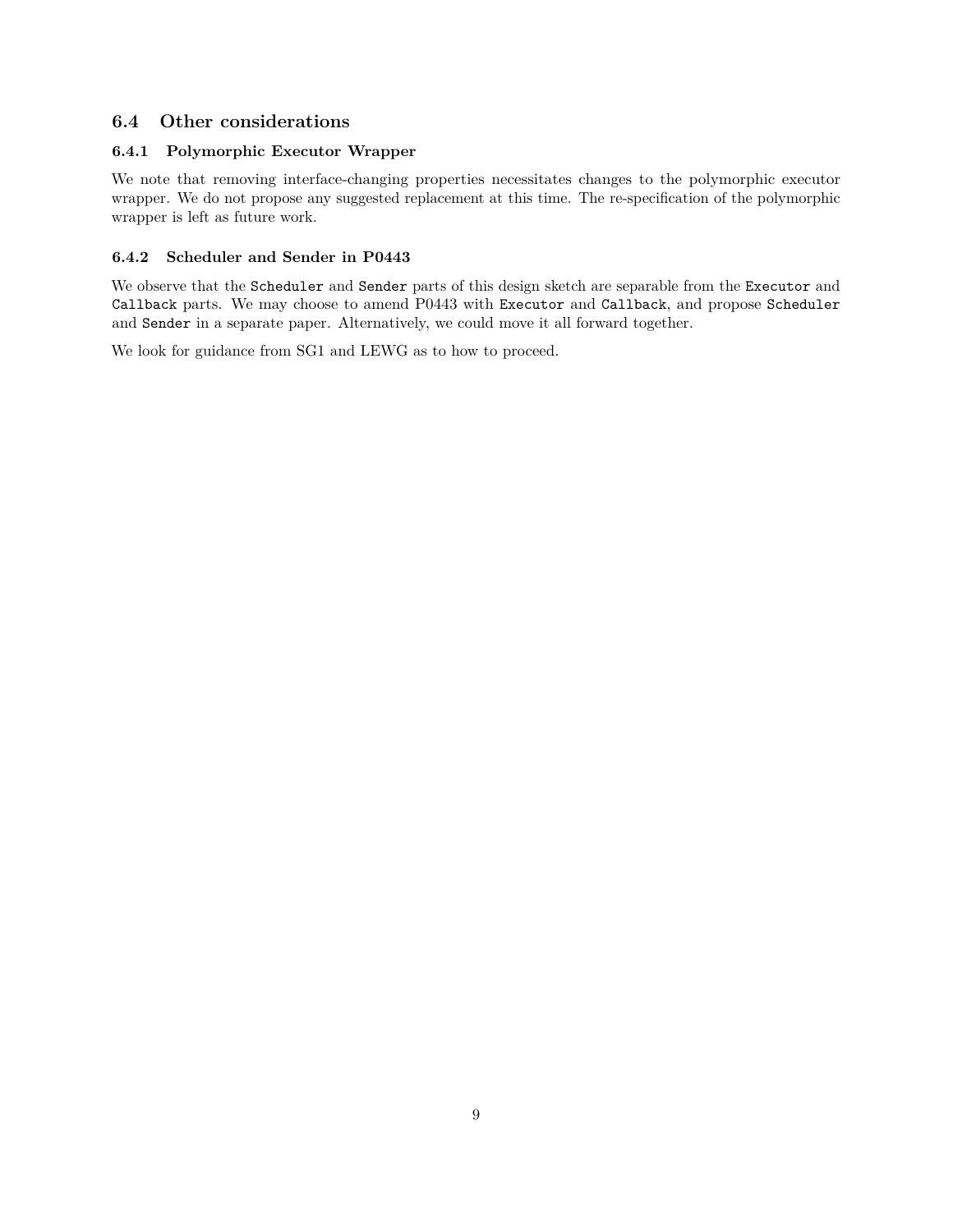### **7 Appendix 1: Prototype Implementation**

This prototype implementation can be found online here: [https://godbolt.org/z/RwYbYS.](https://godbolt.org/z/RwYbYS)

```
/**********************************************************
 *
 * As in P0443, oneway execute is a function that takes
* a nullary callable, creates an execution agent to execute
 * it, and returns void. What is new is the ability to pass
 * an enriched callable to execute that, in addition to being
 * a nullary callable, also has .error() and .done() members.
 * The concept that enriched callables model is named "Callback"
 * and it subsumes Invocable.
 *
 * concept Invocable<C, An...> { // (already standard)
    * void operator()(An...);
 * }
 *
 * concept CallbackSignal<C, E = std::exception_ptr> {
   * void done() noexcept;
   * void error(E) noexcept;
 * }
 *
 * concept Callback<C, An...> {
    * requires Invocable<C, An...> && CallbackSignal<C>;
 * }
 *
 * concept Executor< E, C [=void(*)()] > {
   * requires Invocable< C >;
 * void execute(C);
 * }
 *
 * Authors of oneway executors can accept and execute simple
 * callables and use an implementation-defined scheme to deal
 * with errors. If passed a Callback, an executor should send
 * errors to the Callback's .error() channel. This is made
 * simple with a invoke_callback helper that invokes the
 * callable inline, routing errors to the error channel if the
 * callable is in fact a Callback.
 *
 * Here, for example, is the inline_executor:
 *
 * struct inline_executor {
 * template<Invocable C>
      * void execute(C c) {
         * std::tbd::invoke_callback(std::move(c));
 * }
 * };
 *
 * With Callbacks instead of raw Invocables, we can implement
 * Sender/Receiver in a way that is compatible with oneway
 * executors. It is possible to define the submit() and
```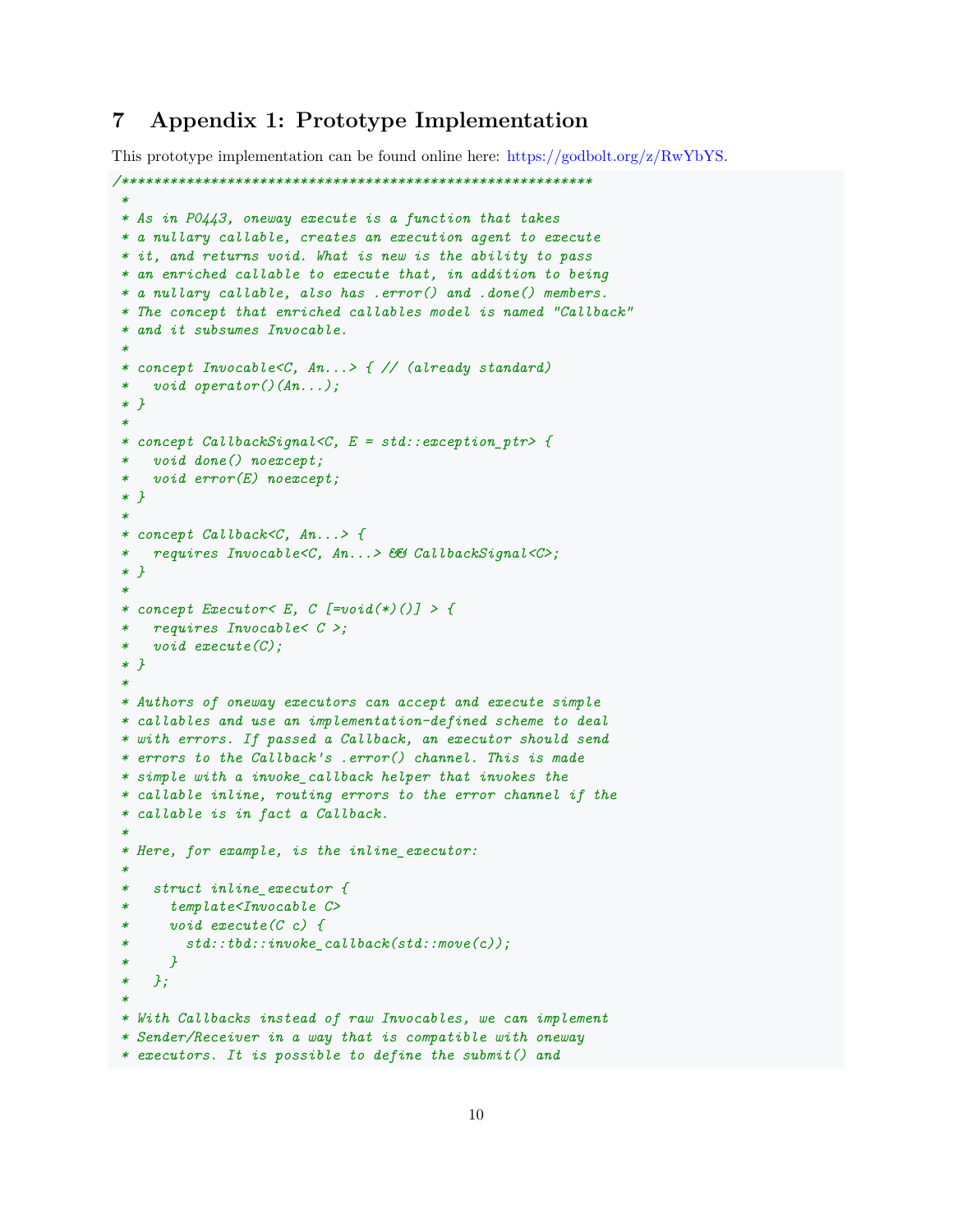```
* schedule() customization points such that a oneway executor,
 * when used with a Callback, satisfies the requirements of
 * Sender and even Scheduler. I show the code below the break.
 *
 * The final section demonstrates how Sender/Callback/Scheduler
 * would be defined in the presence of Executor/Callback
 *
 **********************************************************/
#include <string>
#include <utility>
#include <type_traits>
#include <functional>
#include <exception>
#include <stdexcept>
namespace std {
template<class A, class B>
concept Same = _is\_same(A, B) && _is\_same(B, A);template<class C, class... An>
concept Invocable = requires (C \& c, \text{An} \& c, \text{an}) {
 std::invoke((C&&) c, (An&&) an...);
};
namespace tbd {
// A CallbackSignal is something with .done() and
// .error() member functions.
template<class T, class E = exception_ptr>
concept CallbackSignal =
 requires (T&& t, E&& e) {
    {((T&&) t).done()} noexcept;
    {((T&&) t).error(((E&&) e))} noexcept;
 };
// A Callback is an Invocable that is also a
// CallbackSignal.
template<class T, class... An>
concept Callback =
  Invocable<T, An...> &&
  CallbackSignal<T>;
// A Executor is something with an .execute()
// member function that takes a nullary callable.
template<class T, class C = \text{void}(\ast)(>)concept Executor =
  Invocable<C> &&
 requires (T&& t, C&& c) {
    ((T&&) t).execute((C&) c);
 };
```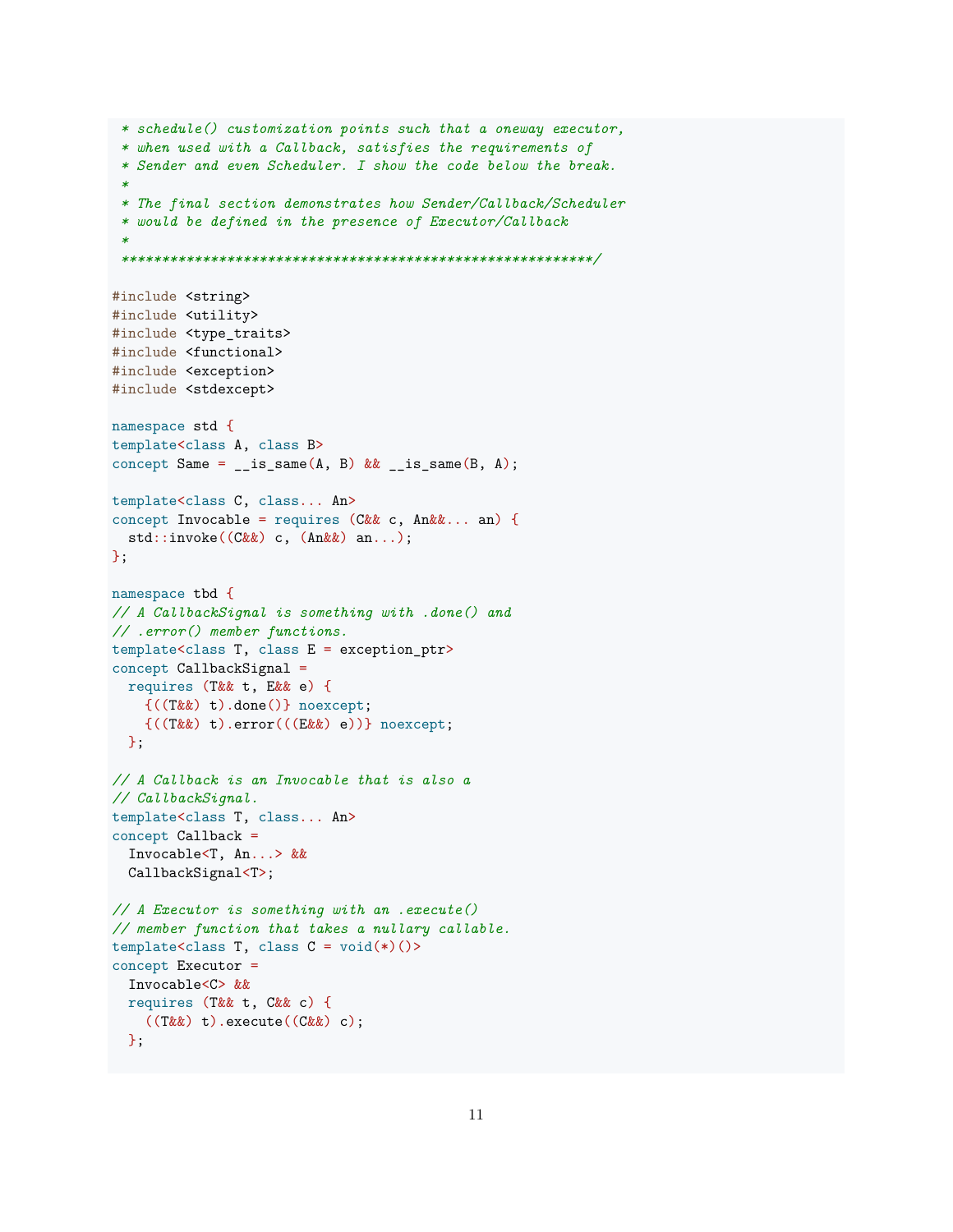```
// Definition in the stdlib somewhere:
extern runtime_error const invocation_error_; // = "invocation error";
// All exceptions from invocations of Callbacks are
// wrapped in callback_invocation_error:
struct callback_invocation_error : runtime_error, nested_exception {
  callback_invocation_error() noexcept
    : runtime_error(invocation_error_)
    , nested_exception()
  {}
};
// execute the callable immediately in the current context
// and send any errors to the handler.
template<CallbackSignal F, class... Args, Invocable<Args...> C>
constexpr void try_invoke_callback(F&& f, C&& c, Args&&... args) noexcept
try {
 invoke((C&&) c, (Args&&) args...);
} catch (...) {
  ((F&&) f).error(make_exception_ptr(callback_invocation_error{}));
\mathbf{I}// execute the callable immediately in the current context
// and send any errors to the handler (if any).
template<class... Args, Invocable<Args...> C>
constexpr void invoke_callback(C&& c, Args&&... args)
noexcept(is_nothrow_invocable_v<C, Args...> || CallbackSignal<C>) {
  if constexpr (CallbackSignal<C>)
    try_invoke_callback((C&&) c, (C&&) c, (Args&&) args...);
  else
    invoke((C&&) c, (Args&&) args...);
}
template<Invocable Fn, Invocable<invoke_result_t<Fn>> C>
auto compose_callback(C&& c, Fn&& fn) {
  struct __local {
   remove_cvref_t<C> c_;
   remove cvref t<Fn> fn ;
   void operator()() && {
      invoke((C&&) c_, invoke((Fn&&) fn_));
    }
    void done() && noexcept requires CallbackSignal<C> {
      ((C\&&) c_. done();
    }
    void error(exception_ptr ep) && noexcept requires CallbackSignal<C> {
      ((C&&) c_).error(move(ep));
    }
  };
  return _{-}local\{(C&&) c, (Fn&&) fn\};}
```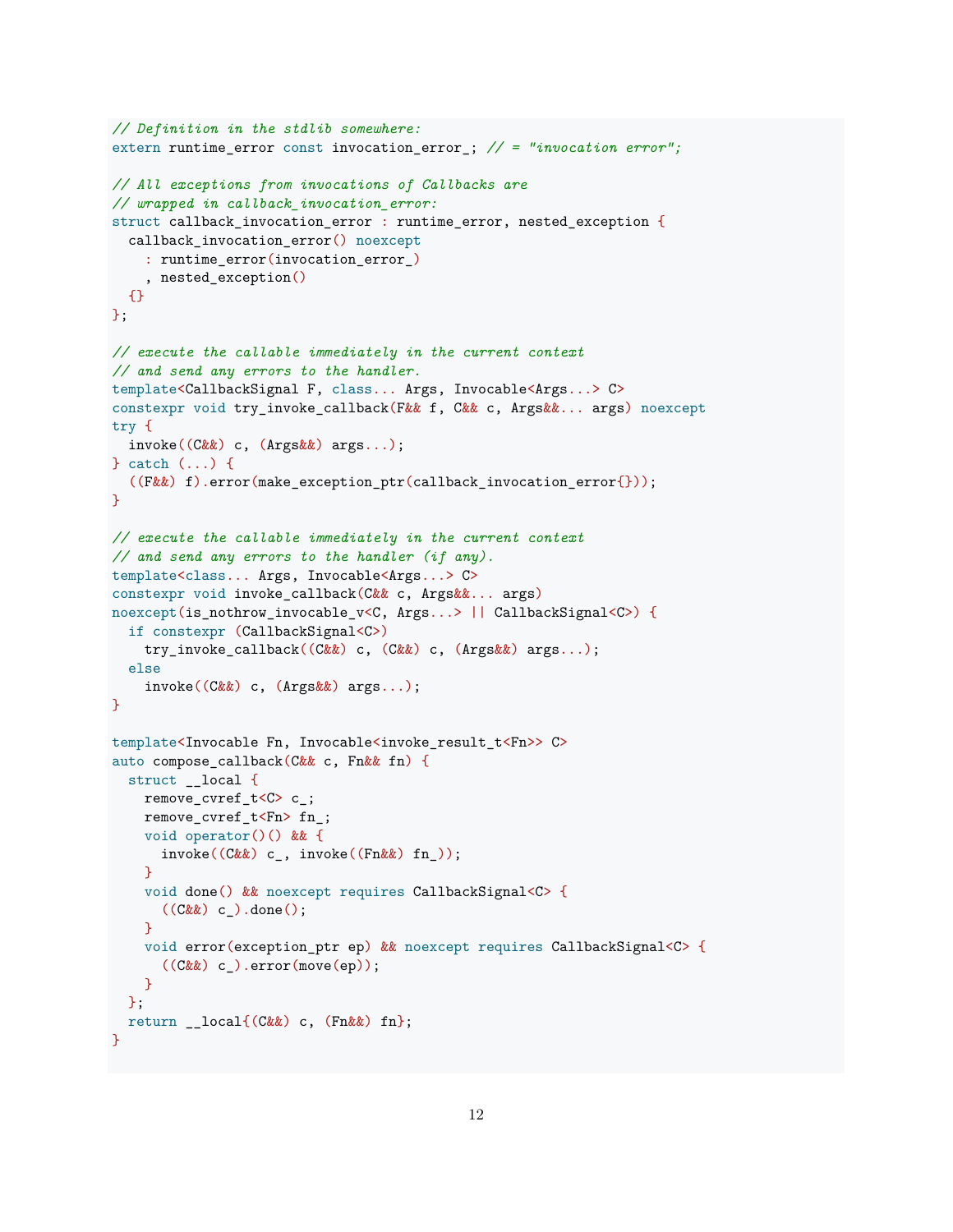```
inline constexpr struct __execute_fn {
  // Pass the callable and the handler to the executor to create an
  // execution agent for execution.
  template<Invocable C, Executor<C> E>
  constexpr void operator()(E&& e, C&& c) const
      noexcept(noexcept(((E&&) e).execute((C&&) c))) {
    ((Ex&) e).execute((C&) c);}
} const execute{};
struct inline_executor {
 template<Invocable C>
 void execute(C c) {
    invoke_callback(move(c));
 }
};
}} // namespace std::tbd
//
// ^^^^^ Executor machinery ends here ^^^^^
// vvvvv Sender/Scheduler machinery below vvvvv
//
// A helper concept used to constrain part of the implementation
// of submit.
template<class T, class C>
concept _SenderTo =
  std::tbd::CallbackSignal<C> &&
  (requires (T&& t, C&& c) { \{((T\&&) t).submit(((C\&&) c))\} noexcept; } ||
  requires (T&& t, C& c) { ((T&&) t).submit(c); });
// The implementation of the submit customization point.
inline constexpr struct __submit_fn {
  inline static constexpr auto \_with\_subex = [] (auto e, auto c) {
    return std::tbd::compose_callback(std::move(c), [=\]{return e;});
 };
  using \_with\_subex\_fn = \text{decltype}(\_\text{with\_subex});template<class E, class C>
  using \_with\_subset\_t = std::invoke\_result\_t < _with\_subex\_fn, E, C;
  // Handle s.submit(c):
  template<class C, _SenderTo<C> S>
  void operator()(S s, C c) const noexcept {
    if constexpr (noexcept(std::move(s).submit(std::move(c))))
      std::move(s).submit(std::move(c));
    else
      std::tbd::try_invoke_callback(std::move(c), [&]{std::move(s).submit(c);});
  }
  // For use when passed a Executor and a nullary
  // Callback.
```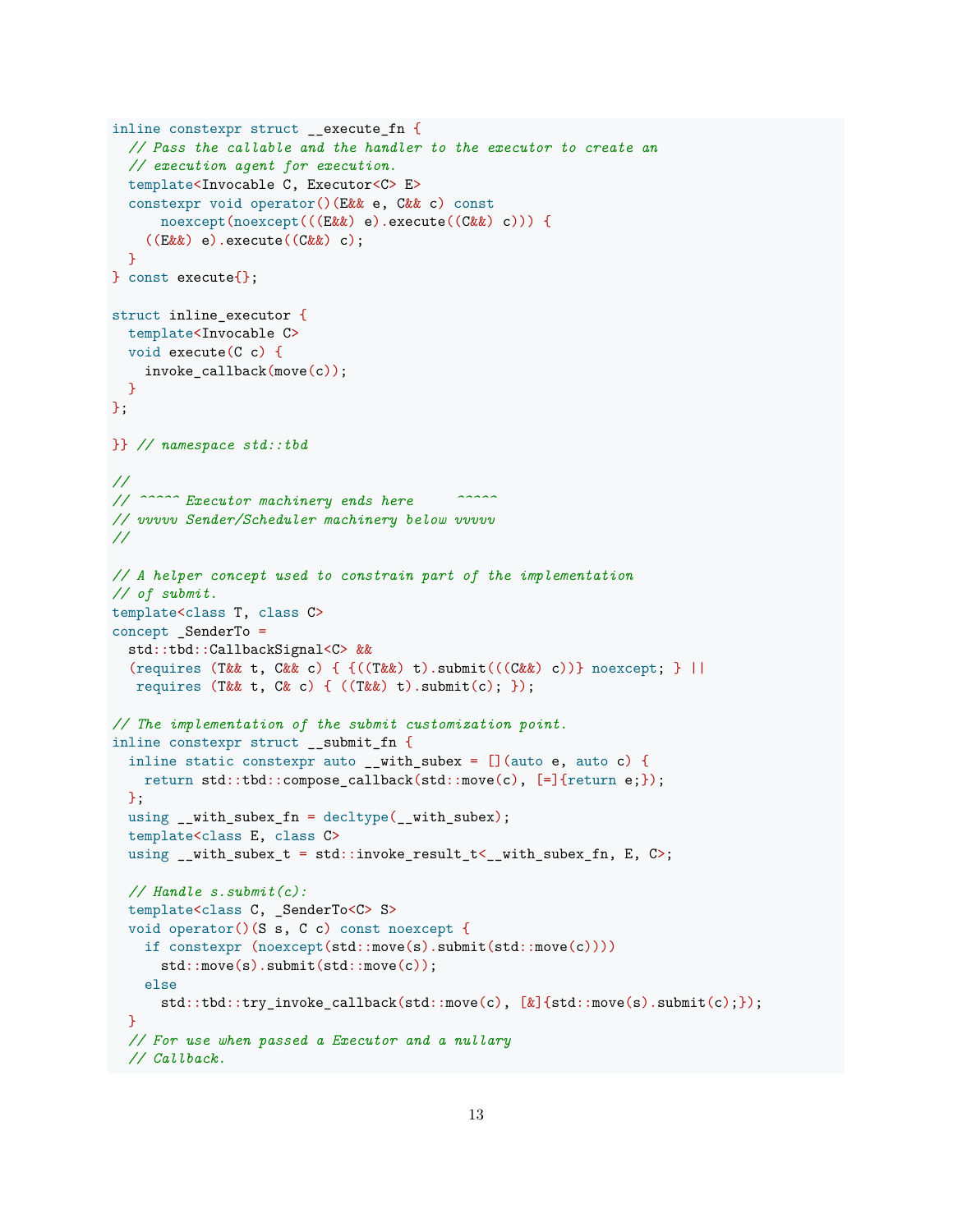```
template<std::tbd::Callback C, std::tbd::Executor<C> E>
  void operator()(E e, C c) const noexcept requires (!_SenderTo<E, C>) {
    std::move(e).execute(std::move(c));
  }
  // For use when passed a Executor and a Callback that
  // is expecting to be passed a sub-executor.
  template<class E, std::tbd::Callback<E> C>
    requires std::tbd::Executor<E, __with_subex_t<E, C>>
  void operator()(E e, C c) const noexcept requires (!_SenderTo<E, C>) {
    auto c2 = \text{__with\_subex}(e, std::move(c));((E&&) e).execute(std::move(c2));
  }
} const submit \{\};
// A multi-type concept for constraining compatible Senders
// and Callbacks.
template<class S, class C>
concept SenderTo =
  requires (S&& s, C&& c) {
    submit((S&&) s, (C&&) c);
 };
// Below are some nasty implementation details for the
// Scheduler concept, which is inherently self-recursive.
// Basically a Scheduler is a type with a .schedule()
// member that returns a Sender of a Scheduler. We hackishly
// test that constraint with an archetypical Callback that
// requires its argument to be a either a Scheduler, or the
// type we started with. (That terminates the recursion for
// sane definitions of Schedulers.)
template<class, class>
inline constexpr bool _is_sscheduler_or_v = false;
template<class S, class T>
concept _IsSchedulerOr = __is_scheduler_or_v<S, T>;
template<class T>
struct __scheduler_callback {
 template<_IsSchedulerOr<T> S>
 void operator()(S) const {}
 void done() const noexcept {}
  void error(std::exception_ptr) const noexcept {}
};
// With this definition of schedule(), a type with .schedule()
// is a Scheduler, but so too is a Executor.
struct __schedule_fn {
 template<class S>
    requires requires(S s) { s. schedule(); }
  auto operator()(S s) const noexcept {
   return s.schedule();
  }
  template<std::tbd::Executor E>
```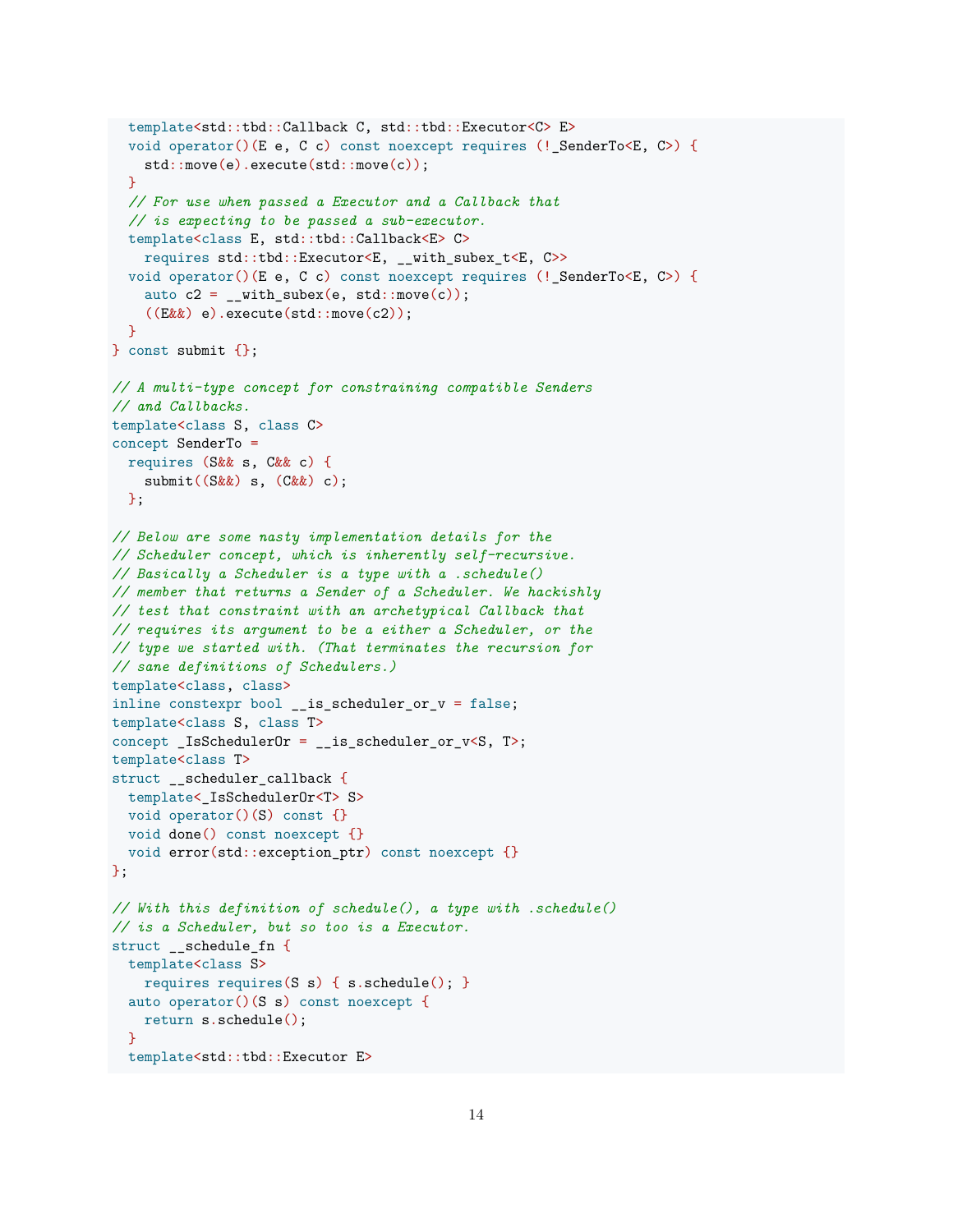```
auto operator()(E e) const noexcept {
   return e;
 }
};
inline constexpr __schedule_fn const schedule \{\};
template<class T>
concept Scheduler = requires (T t) {
 {schedule(t)} \rightarrow SenderTo < _scheduler-callback <;
};
template<class S, class T>
  requires std::Same<S, T> || Scheduler<S>
inline constexpr bool __is_scheduler_or_v<S, T> = true;
//
// ^^^^^ Sender/Scheduler machinery ends here ^^^^^
// vvvvv Test code below vvvvv
//
template<class Fn>
struct terminate_on_error : Fn {
 constexpr terminate_on_error(Fn fn)
   : Fn(std::move(fn)) {}
 void done() const noexcept
  {}
 template <class E>
  [[noreturn]] void error(E&&) const noexcept {
    std::terminate();
 }
};
// Show how an Executor works with execute with either
// a raw Invocable or a Callback
void foo0() {
  std::tbd::inline_executor ie;
 std::tbd::execute(ie, []() noexcept {});
 std::tbd::execute(ie, terminate_on_error{[]() noexcept {}});
}
struct inline_scheduler {
  struct inline_executor {
   template<std::Invocable C>
   void execute(C c) && noexcept {
      std::tbd::invoke_callback(std::move(c));
   }
  };
  std::tbd::inline_executor schedule() {
   return {};
```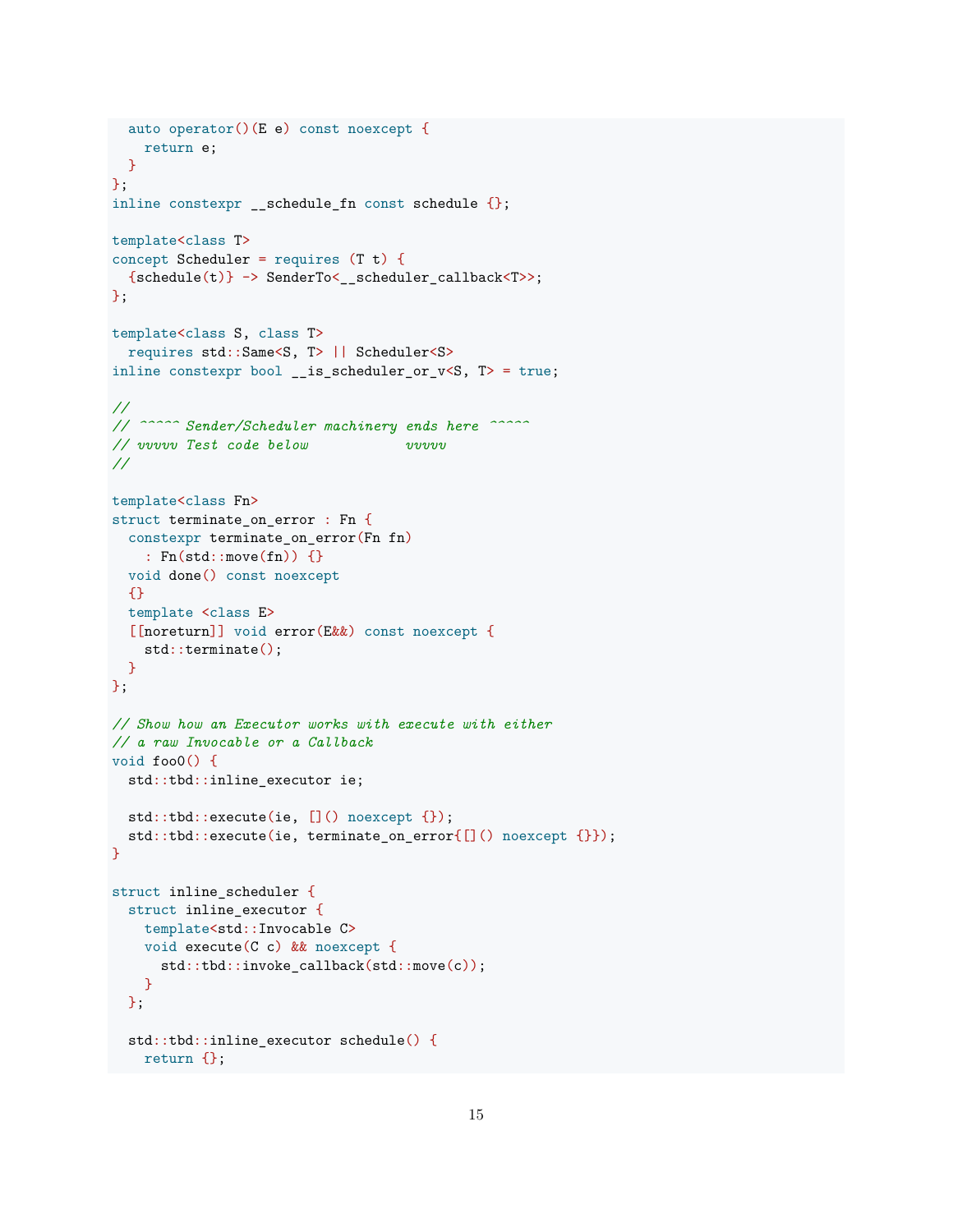```
}
};
static_assert(Scheduler<std::tbd::inline_executor>);
static_assert(Scheduler<inline_scheduler>);
// Show how execute works with Schedulers and raw
// Invocables and also Callbacks.
void foo1() {
  inline_scheduler is;
  std::tbd::execute(schedule(is),
                     []() noexcept {});
  std::tbd::execute(schedule(is),
                    terminate_on_error{[]() noexcept {}});
}
template<class... An>
struct inline_callback {
  void done() const noexcept {}
  void operator()(An...) const noexcept {}
  [[noreturn]] void error(std::exception_ptr) const noexcept {
    std::terminate();
  }
};
template<class... An>
struct inline_sender {
  std::tuple<An...> an_;
  template<std::tbd::Callback<An&...> C>
  void submit(C&& c) {
    std::apply([&](An&... an) {
                 std::invoke((C&&) c, an...);
               },
               an_);
  }
};
// Show how submit works with a Sender and a Callback
void foo2() {
  inline_sender<int, float> ie{std::make_tuple(42, 42.0)};
  submit(ie, inline_callback<int, float>{});
}
struct full_inline_scheduler {
  struct inline_sender {
    template<std::Invocable C>
    void execute(C c) && noexcept(
        noexcept(std::tbd::invoke_callback((C&&) c))) {
      std::tbd::invoke_callback((C&&) c);
```